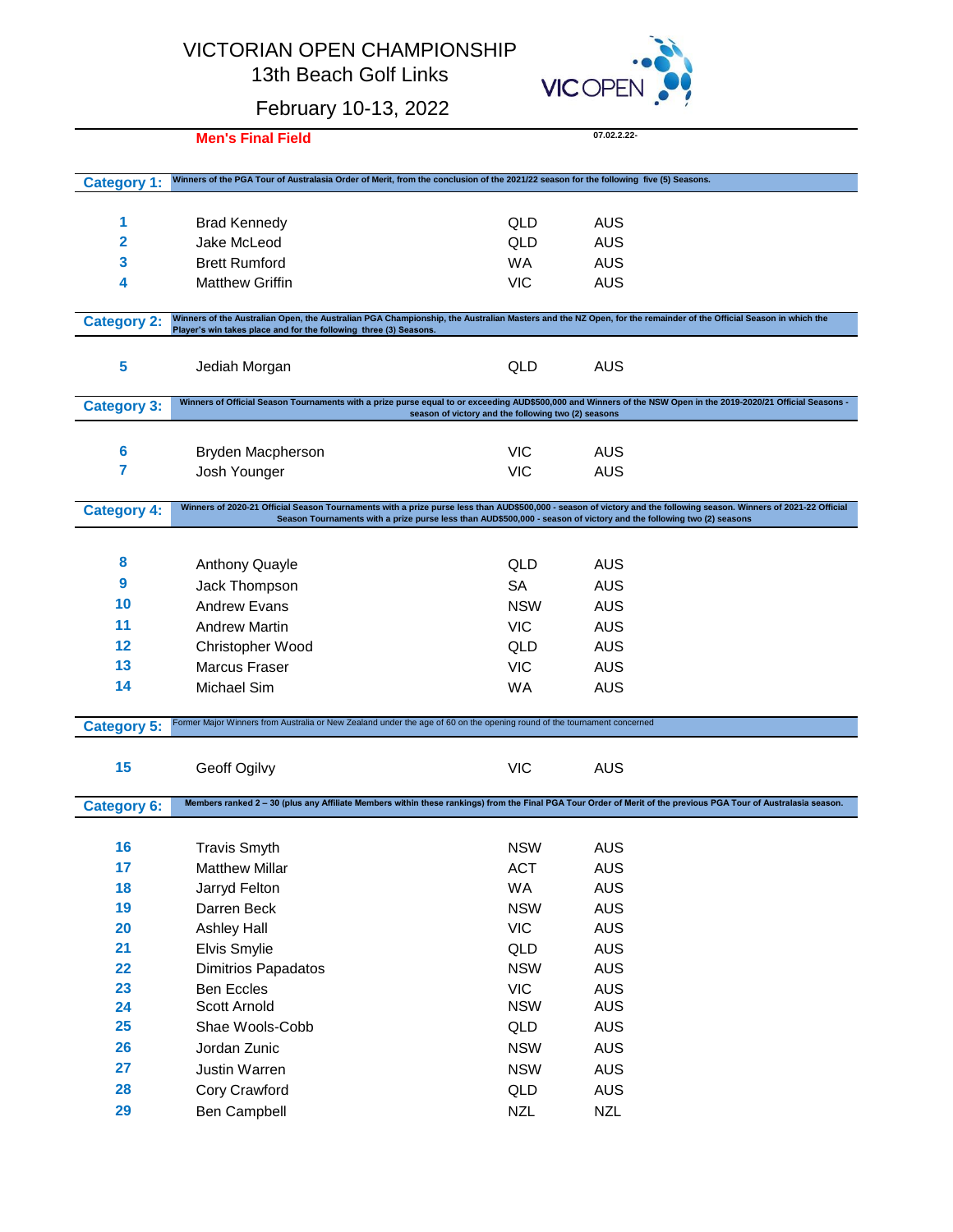| <b>Category 9:</b>  | Tournament Invitations (In accordance with policy for Tournament Invitations).                                                                                |            |            |
|---------------------|---------------------------------------------------------------------------------------------------------------------------------------------------------------|------------|------------|
|                     |                                                                                                                                                               |            |            |
| 30                  | 1 Bradley Kivimets                                                                                                                                            | <b>VIC</b> | <b>AUS</b> |
| 31                  | 2 Jack Murdoch                                                                                                                                                | <b>VIC</b> | <b>AUS</b> |
|                     | 3 Simon Hawkes                                                                                                                                                |            |            |
| 32                  |                                                                                                                                                               | <b>TAS</b> | <b>AUS</b> |
| 33                  | 4 Andre Stolz                                                                                                                                                 | QLD        | <b>AUS</b> |
| 34                  | 5 Haydn Barron                                                                                                                                                | WA         | <b>AUS</b> |
| 35                  | 6 Austin Bautista                                                                                                                                             | <b>NSW</b> | <b>AUS</b> |
| 36                  | 7 Zach Murray                                                                                                                                                 | <b>VIC</b> | <b>AUS</b> |
| 37                  | 8 Todd Sinnott                                                                                                                                                | <b>VIC</b> | <b>AUS</b> |
| 38                  | 9 Brett Coletta                                                                                                                                               | <b>VIC</b> | <b>AUS</b> |
| 39                  | 10 Lachlan Aylen                                                                                                                                              | <b>VIC</b> | <b>AUS</b> |
|                     |                                                                                                                                                               |            |            |
|                     | Tournament Invitations (In accordance with policy for Tournament Invitations).                                                                                |            |            |
| <b>Category 9:</b>  |                                                                                                                                                               |            |            |
|                     |                                                                                                                                                               |            |            |
| 40                  | 1 Michael Hendry                                                                                                                                              | <b>NZL</b> | <b>NZL</b> |
| 41                  | 2 Toby Walker (a)                                                                                                                                             | <b>VIC</b> | <b>AUS</b> |
| 42                  | 3 Jeffrey Guan (a)                                                                                                                                            | <b>NSW</b> | <b>AUS</b> |
| 43                  | 4 Christopher Fan (a)                                                                                                                                         | <b>NSW</b> | <b>AUS</b> |
| 44                  | 5 Harrison Crowe (a)                                                                                                                                          | <b>NSW</b> | <b>AUS</b> |
| 45                  | 6 Jye Pickin (a)                                                                                                                                              | <b>NSW</b> | <b>AUS</b> |
| 46                  | 7 Harry Bolton (a)                                                                                                                                            | <b>NSW</b> | <b>AUS</b> |
| 47                  | 8 Hayden Hopewell (a)                                                                                                                                         | WA         | <b>AUS</b> |
|                     |                                                                                                                                                               |            |            |
| 48                  | 9 Jack Buchanan (a)                                                                                                                                           | <b>SA</b>  | <b>AUS</b> |
| 49                  | 10 Joshua Greer (a)                                                                                                                                           | WA         | <b>AUS</b> |
| 50                  | 11 Andre Lautee (a)                                                                                                                                           | <b>VIC</b> | <b>AUS</b> |
| 51                  | 12 Kai Komulainen (a)                                                                                                                                         | QLD        | <b>AUS</b> |
| 52                  | 13 Blaike Perkins (a)                                                                                                                                         | QLD        | <b>AUS</b> |
| 53                  | 14 Jasper Stubbs (a)                                                                                                                                          | <b>VIC</b> | <b>AUS</b> |
| 54                  | 15 Phoenix Campbell (a)                                                                                                                                       | <b>VIC</b> | <b>AUS</b> |
| 55                  | 16 Connor Fewkes (a)                                                                                                                                          | WA         | <b>AUS</b> |
| 56                  | 17 Andrew Richards (a)                                                                                                                                        | <b>NSW</b> | <b>AUS</b> |
| 57                  |                                                                                                                                                               |            | <b>AUS</b> |
|                     | 18 Manato Nakatani (a)                                                                                                                                        | QLD        |            |
| 58                  | 19 Charlie Nobbs (a)                                                                                                                                          |            | <b>AUS</b> |
|                     |                                                                                                                                                               |            |            |
| <b>HOLDING</b>      | Leading 2-10 Professionals from previous full field event otherwise not exempt                                                                                |            |            |
|                     |                                                                                                                                                               |            |            |
| 59                  | Louis Dobbelaar                                                                                                                                               | QLD        | <b>AUS</b> |
| 60                  | Jordan Mullaney                                                                                                                                               | <b>NSW</b> | <b>AUS</b> |
| 61                  | Cameron John                                                                                                                                                  | <b>VIC</b> | <b>AUS</b> |
|                     |                                                                                                                                                               |            |            |
| <b>Category 10:</b> | Winner of the most recent PGA Tour of Australasia Qualifying School (season of win only)                                                                      |            |            |
|                     |                                                                                                                                                               |            |            |
|                     |                                                                                                                                                               |            |            |
| 62                  | Will Heffernan                                                                                                                                                | <b>VIC</b> | <b>AUS</b> |
|                     |                                                                                                                                                               |            |            |
| <b>Category 11:</b> | Leading 1-5 Career Money from PGATA Career Money lis                                                                                                          |            |            |
|                     |                                                                                                                                                               |            |            |
| 63                  | Peter Lonard                                                                                                                                                  | <b>NSW</b> | <b>AUS</b> |
| 64                  | Peter O'Malley                                                                                                                                                | <b>NSW</b> | <b>AUS</b> |
|                     |                                                                                                                                                               |            |            |
| <b>Category 12:</b> | Members ranked 31-50 (plus any Affiliate Members within these rankings) from the Final PGA Tour Order of Merit of the previous PGA Tour of Australasia season |            |            |
|                     |                                                                                                                                                               |            |            |
| 65                  | Dale S Williamson                                                                                                                                             | <b>NSW</b> | <b>AUS</b> |
| 66                  | Steven Jeffress                                                                                                                                               | <b>NSW</b> | <b>AUS</b> |
|                     |                                                                                                                                                               |            |            |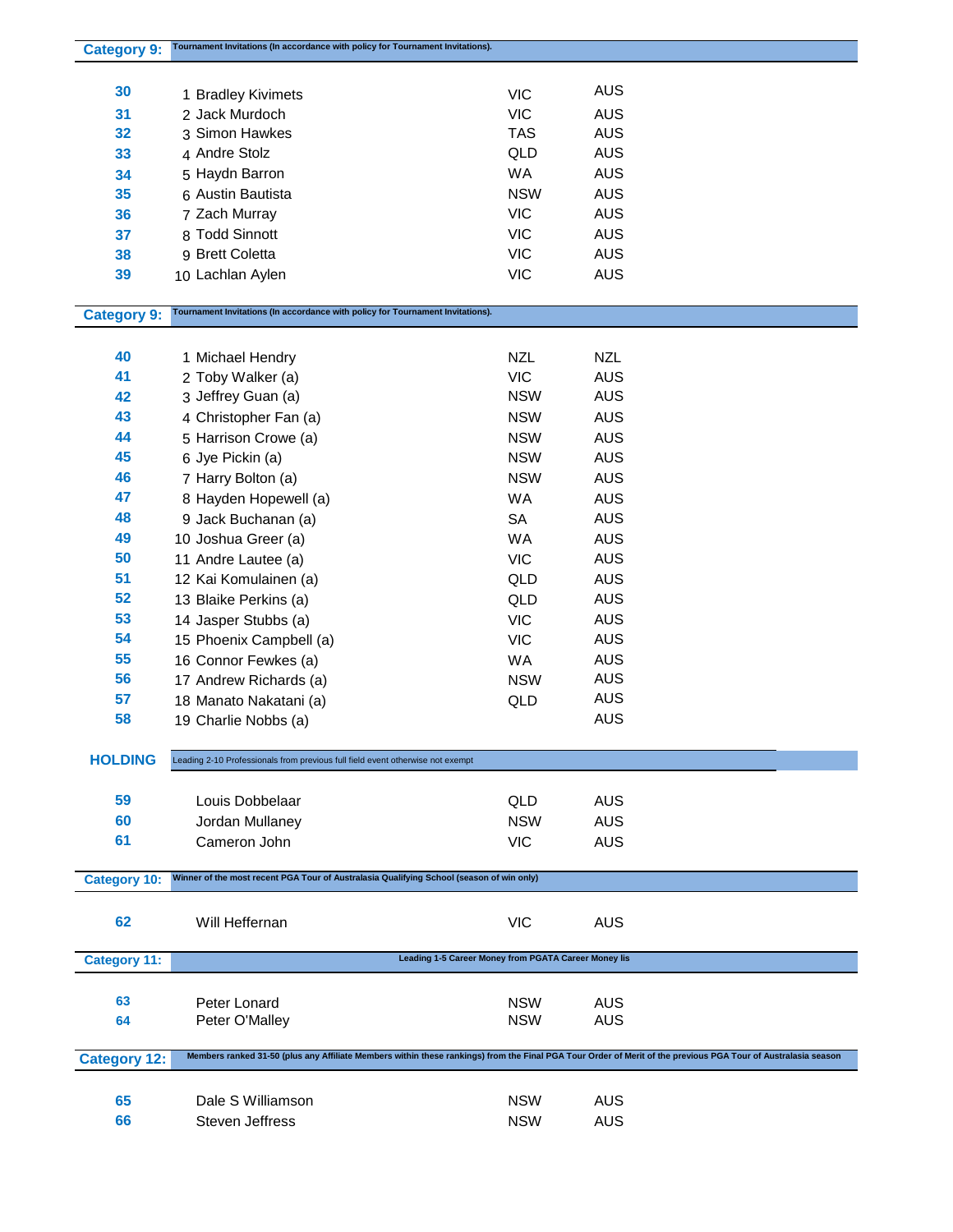| 67 | <b>Richard Green</b>   | <b>VIC</b> | AUS        |
|----|------------------------|------------|------------|
| 68 | Charlie Dann           | QLD        | <b>AUS</b> |
| 69 | Deyen Lawson           | VIC.       | <b>AUS</b> |
| 70 | Nathan Barbieri        | <b>NSW</b> | AUS        |
| 71 | <b>Andrew Dodt</b>     | QLD        | <b>AUS</b> |
| 72 | <b>Matthew Stieger</b> | <b>NSW</b> | <b>AUS</b> |
| 73 | Peter Fowler           | <b>NSW</b> | <b>AUS</b> |
| 74 | Max McCardle           | SA         | AUS        |
| 75 | Jake Higginbottom      | <b>NSW</b> | <b>AUS</b> |
| 76 | <b>Blake Collyer</b>   | <b>VIC</b> | <b>AUS</b> |
| 77 | Chang Gi Lee           | <b>KOR</b> | <b>KOR</b> |

## **Category 14:**

**Players ranked 2 – 30 from the most recent PGA Tour of Australasia Qualifying School**

| 78  | Aaron Wilkin           | QLD        | <b>AUS</b> |
|-----|------------------------|------------|------------|
| 79  | David Micheluzzi       | <b>VIC</b> | AUS        |
| 80  | John Lyras             | <b>NSW</b> | AUS        |
| 81  | Sam Brazel             | <b>NSW</b> | AUS        |
| 82  | Douglas Klein          | QLD        | <b>AUS</b> |
| 83  | Tom Power Horan        | <b>VIC</b> | <b>AUS</b> |
| 84  | Damien Jordan          | QLD        | <b>AUS</b> |
| 85  | <b>Braden Becker</b>   | <b>WA</b>  | <b>AUS</b> |
| 86  | Daniel Gale            | <b>NSW</b> | <b>AUS</b> |
| 87  | Rohan Blizard          | <b>NSW</b> | AUS        |
| 88  | <b>Lawrence Curtis</b> | <b>VIC</b> | <b>AUS</b> |
| 89  | James Grierson         | <b>NSW</b> | <b>AUS</b> |
| 90  | <b>Edward Donoghue</b> | <b>VIC</b> | <b>AUS</b> |
| 91  | Ben Wharton            | <b>VIC</b> | AUS        |
| 92  | Josh Armstrong         | <b>NSW</b> | <b>AUS</b> |
| 93  | Peter Cooke            | <b>SA</b>  | <b>AUS</b> |
| 94  | Peter Wilson           | <b>VIC</b> | <b>AUS</b> |
| 95  | Jay Mackenzie          | <b>NSW</b> | AUS        |
| 96  | Kevin Yuan             | <b>NSW</b> | AUS        |
| 97  | Zinyo Garcia           | <b>NSW</b> | <b>AUS</b> |
| 98  | Matt Jager             | <b>VIC</b> | AUS        |
| 99  | Kade McBride           | QLD        | <b>AUS</b> |
| 100 | Jackson Bugdalski      | <b>NSW</b> | <b>AUS</b> |
| 101 | Ben Ford               | <b>VIC</b> | <b>AUS</b> |
| 102 | James Marchesani       | <b>VIC</b> | <b>AUS</b> |
| 103 | Aaron Pike             | QLD        | <b>AUS</b> |
| 104 | Matias Sanchez         | <b>VIC</b> | <b>AUS</b> |
| 105 | Daniel Beckmann        | <b>VIC</b> | AUS        |
| 106 | Lawry Flynn            | QLD        | AUS        |
| 107 | Cooper Eccleston       | QLD        | <b>AUS</b> |
|     |                        |            |            |

**Category 15: Members ranked 51-60 (plus any Affiliate Members within these rankings) from the Final PGA Tour Order of Merit of the previous PGA Tour of Australasia season**

| 108 | Tim Hart            | QLD        | AUS        |
|-----|---------------------|------------|------------|
| 109 | Derek Ackerman      | <b>USA</b> | <b>USA</b> |
| 110 | David Bransdon      | VIC.       | AUS        |
| 111 | Denzel leremia      | NZL        | <b>NZL</b> |
| 112 | <b>Brett Rankin</b> | QLD        | AUS        |
| 113 | Lincoln Tighe       | <b>NSW</b> | AUS        |
| 114 | Michael Wright      | QLD        | AUS        |